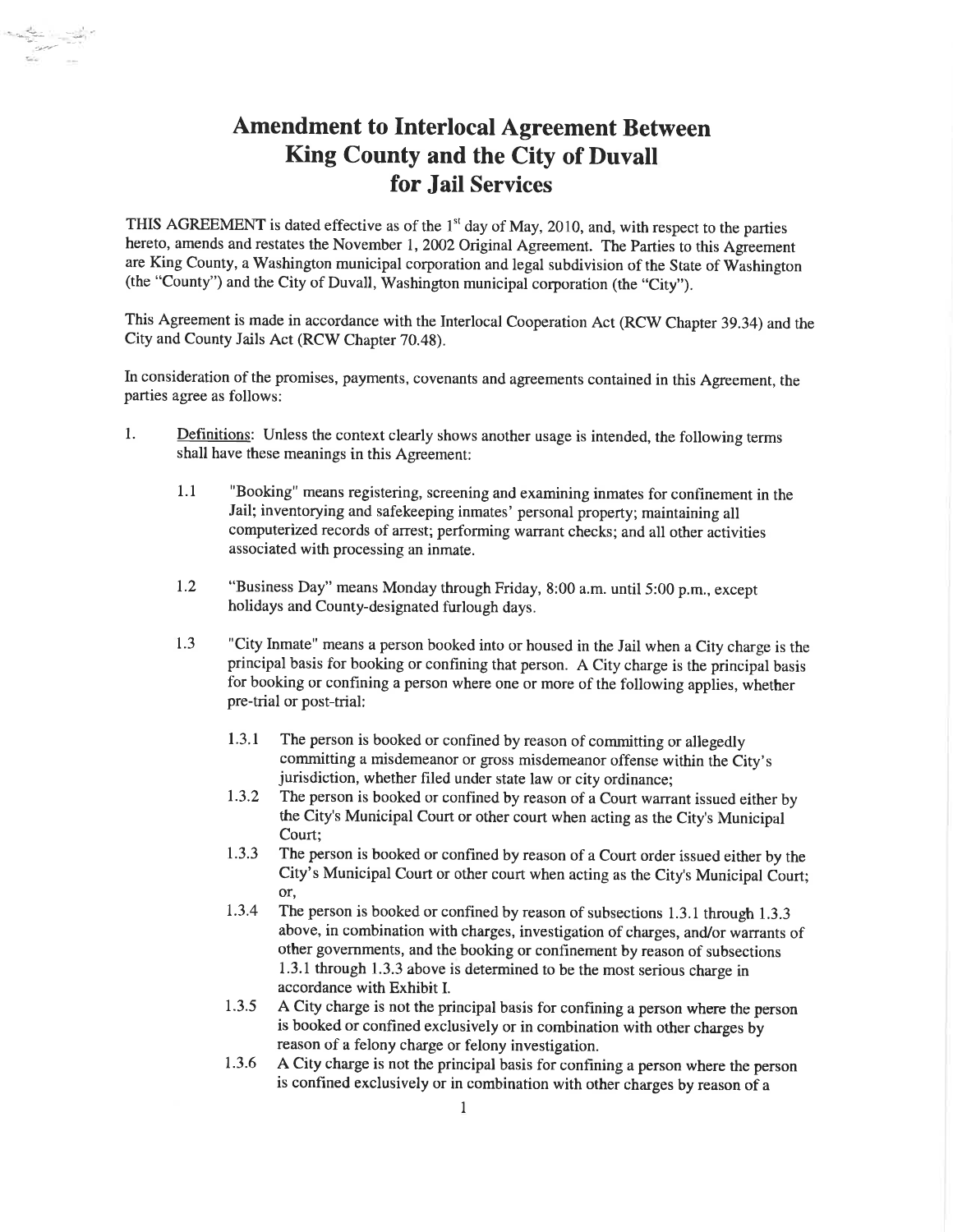felony charge or felony investigation that has been reduced to a State misdemeanor or gross misdemeanor.

 $-1$ 

- I.4 "Contract Cities" means cities that are signatory to the Original Agreement. The Contract Cities are listed in Exhibit VII.
- <sup>1</sup>.5 "Continuity of Care Records" means an inmate's diagnosis, list of current medications, treatments, PPD (tuberculosis screening test) results and scheduled appointments or follow-ups.
- 1.6 "County Inmate" means any inmate that is not a City Inmate.
- 1.7 "Force Majeure" means war, civil unrest, and any natural event outside of the party's reasonable control, including fire, storm, flood, earthquake or other act of nature.
- 1.8 The first "Inmate Day" means confinement for more than six (6) hours measured from the time such inmate is first presented to and accepted by the Jail until the inmate is released, provided that an arrival on or after six (6) o'clock p.m. and continuing into the succeeding day shall be considered one day. The second and each subsequent Inmate Day means confinement for any portion of a calendar day after the first Inmate Day. For persons confined to the Jail for the purpose of mandatory DUI sentences, "Inmate Day" means confinement in accordance with Exhibit  $II$ .
- l.g "JAG" means the Jail Agreement Administration Group created pursuant to Section <sup>10</sup> of this Agreement.
- 1. 10 "Jail" means a place primarily designed, staffed, and used for the housing of adults charged or convicted of a criminal offense; for the punishment, correction, and rehabilitation of offenders charged or convicted of a criminal offense; or for confinement during a criminal investigation or for civil detention to enforce a court order. Upon the date of the execution of the Original Agreement, Jail included the King County Correctional Facility, the detention facility at the Regional Justice Center, the North Rehabilitation Facility; and any Community Corrections Facility and/or Program, such as Work Release, Electronic Home Detention, .Work Ctews, Day Reporting, and Evening Reporting operated by the County directly or pursuant to contract.
- 1.11 During the Initial Fee Period, "Medical Inmate" means a City Inmate or County Inmate clinically determined by the Seattle-King County Department of Public Health, or its successor charged with the same duties, as needing the level of services provided in the Jail's infirmary or other medical facility that the County may choose to send a Medical Inmate. During the Revised Fee Period, a "Medical Inmate" means a City Inmate or County Inmate clinically determined by the Seattle-King County Department of Public Health, or its successor charged with the same duties, as needing the level of services provided in the Jail's infirmary. During both the hitial Fee Period and the Revised Fee Þeriod, if an inmate is moved to the general population then the inmate is no longer considered a Medical Inmate.